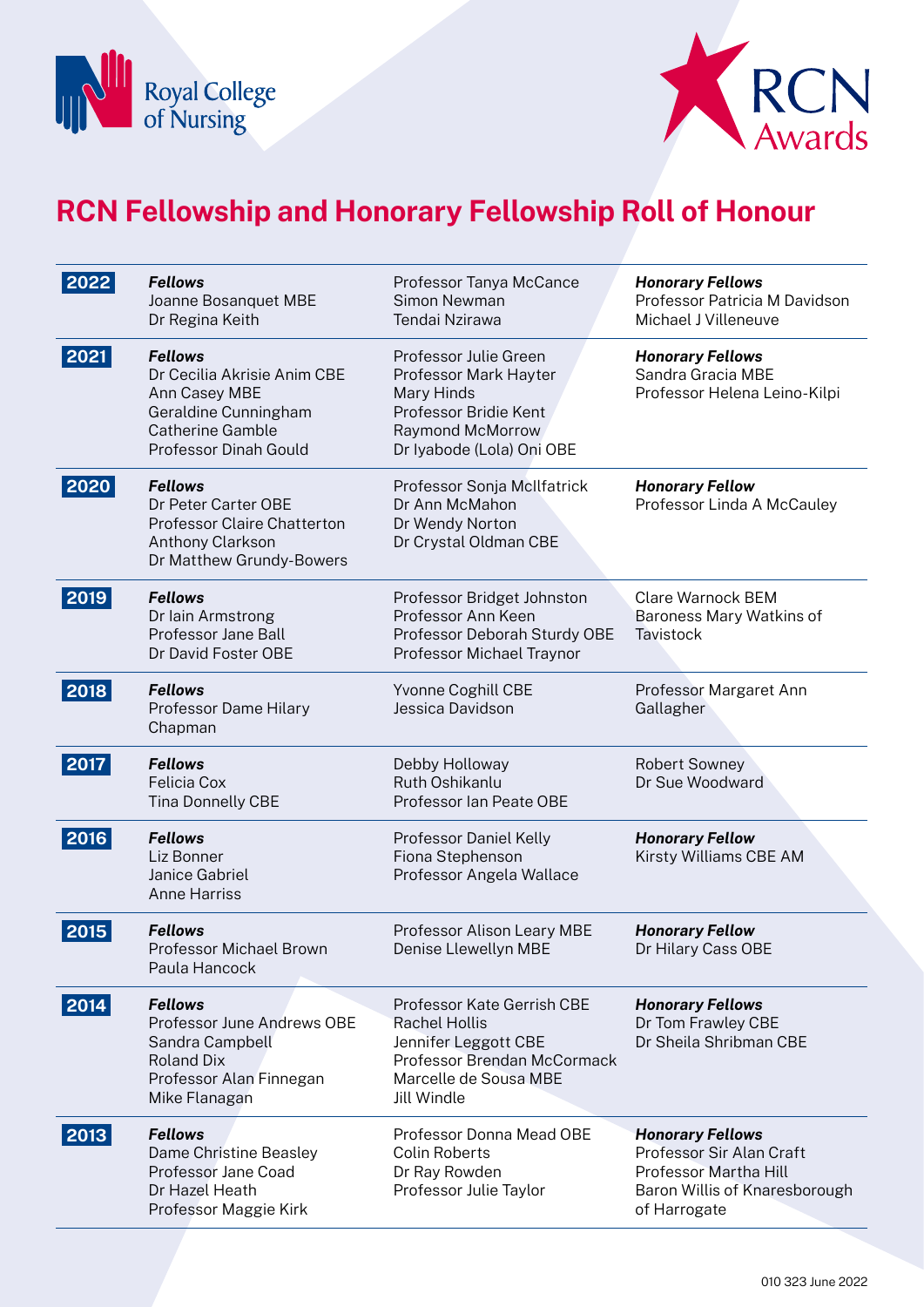



| 2012 | <b>Fellows</b><br>Professor Uduak Archibong<br><b>MBE</b><br>Professor Philip Burnard                         | Linda Harper<br>Mary Harrison<br>Professor Wilfred McSherry                                                                                                    | Professor Trish Morris-<br>Thompson<br>Jane Salvage<br>Dame Eileen Sills CBE                            |
|------|---------------------------------------------------------------------------------------------------------------|----------------------------------------------------------------------------------------------------------------------------------------------------------------|---------------------------------------------------------------------------------------------------------|
| 2011 | <b>Fellows</b><br>Tara Jane Bartley OBE<br><b>Janet Davies</b><br>Liz Henderson OBE                           | Professor Sarah Hewlett<br><b>Tom Sandford</b><br>Professor Debbie Tolson                                                                                      | <b>Honorary Fellows</b><br>Dr Steve Boorman<br><b>Baroness Susan Masham</b><br>Professor Shirley Smoyak |
| 2010 | <b>Fellows</b><br>Neil Carr OBE                                                                               | Professor Janet Marsden                                                                                                                                        | <b>Honorary Fellows</b><br>Dame Carol Black DBE<br>Baroness Cumberlege CBE<br>Branka Rimac              |
| 2009 | <b>Fellows</b><br>Professor Bernie Carter<br><b>Baroness Audrey Emerton</b><br>Professor Dame Judith Hill CBE | Professor Ian Norman<br><b>Susan Oliver OBE</b><br>Professor Roger Watson                                                                                      | <b>Honorary Fellows</b><br>Dr Patricia Hamilton<br>Professor Dr Mi Ja Kim                               |
| 2008 | <b>Fellows</b><br>Cynthia Atwell OBE                                                                          | Vanessa Martin<br>Professor Kathleen McCourt<br><b>CBE</b>                                                                                                     | <b>Honorary Fellows</b><br>Dorothy Ngoma<br>Majda Slajmer Japelj                                        |
| 2007 | <b>Fellow</b><br>Dr Faith Gibson                                                                              |                                                                                                                                                                | <b>Honorary Fellow</b><br>Dr Hattie Bessent FAAN                                                        |
| 2006 | <b>Fellows</b><br>Professor Christine Joy Moffatt<br><b>CBE</b>                                               | Jane Denton CBE<br>Professor Thomas Joseph Quinn                                                                                                               | <b>Honorary Fellow</b><br>Professor Afaf Meleis FAAN                                                    |
| 2004 | <b>Fellows</b><br>Professor Dame Elizabeth<br>Anionwu CBE<br>Dr Sue Bale OBE<br><b>Patricia Bottrill MBE</b>  | Professor Ainna Fawcett-<br>Henesy<br>Dame Elizabeth Fradd<br>Dr Mona Grey OBE<br><b>Helen Hamilton CBE</b><br>Rev Thomas Keighley<br>Professor Christine Webb | <b>Honorary Fellow</b><br>Professor Sabina De Geest                                                     |
| 2003 | <b>Fellows</b><br>Dr David Benton<br>Professor Hugh McKenna CBE                                               | Professor Ruth Northway OBE<br>Dr Sarah Ryan                                                                                                                   | <b>Honorary Fellow</b><br>Dr Gloria Smith FAAN                                                          |
| 2002 | <b>Fellows</b><br>Diane Campbell<br>Anne Casey<br>Professor Dawn Freshwater                                   | Dr Elizabeth Jenner<br>Gary Jones CBE<br>Dr Anne Marie Rafferty CBE<br>Professor Roderick Thomson                                                              | <b>Honorary Fellow</b><br>Dr Claire Fagin FAAN                                                          |
| 2001 | <b>Fellows</b><br>Professor Jean Faugier<br>Professor Dame Betty Kershaw                                      | Linda Nazarko<br>Malcolm Rae OBE                                                                                                                               | Dr Susan Read MBE<br>Dr Neslyn Watson-Drueé CBE                                                         |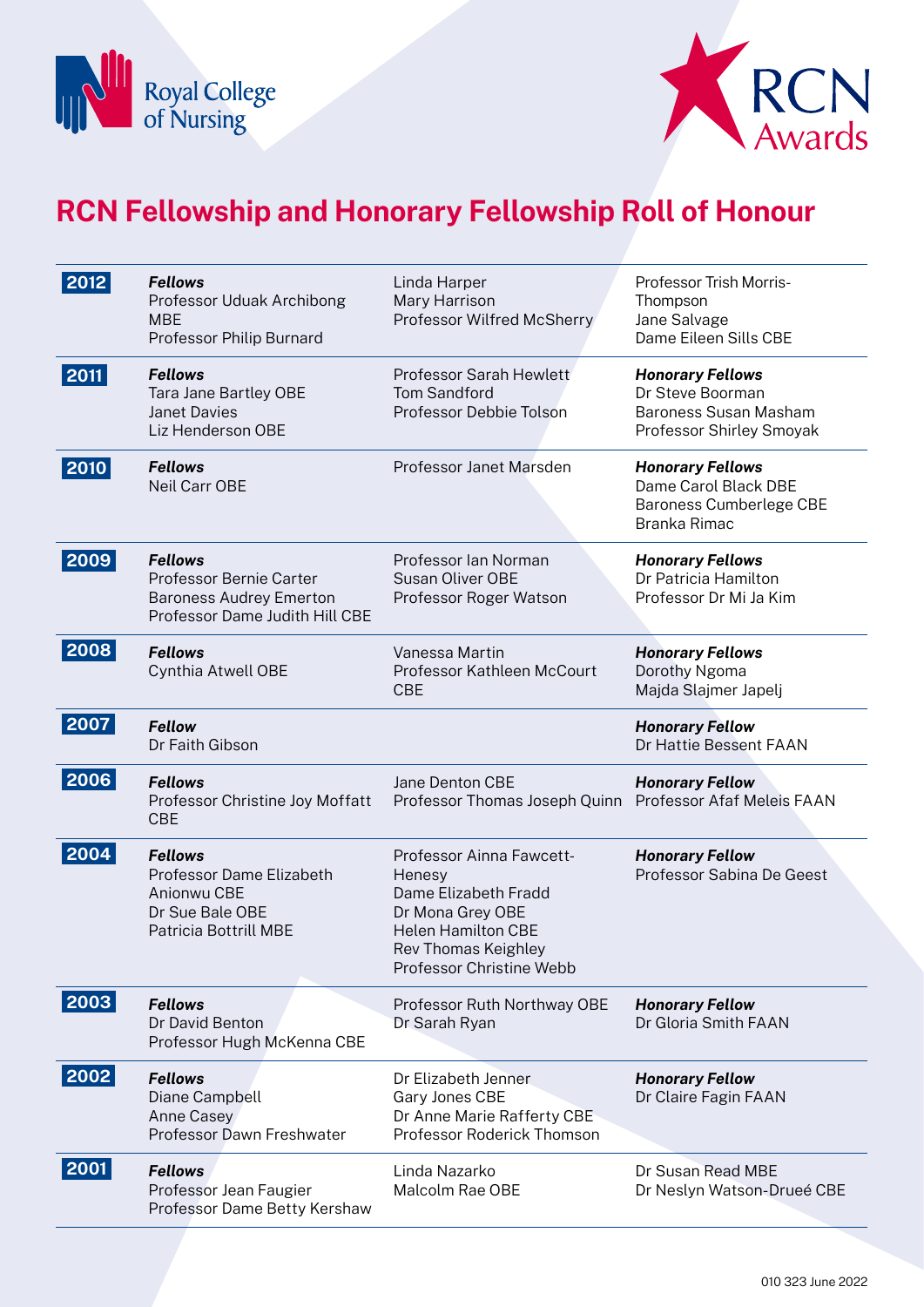



| 2000 | <b>Fellows</b><br>Professor Martin Bradley OBE                                                  | <b>Jill Evans OBE</b><br>Les Storey                                            | <b>Honorary Fellows</b><br>Nigel Kee<br>Peggy Vidot                   |
|------|-------------------------------------------------------------------------------------------------|--------------------------------------------------------------------------------|-----------------------------------------------------------------------|
| 1999 | <b>Fellows</b><br><b>Alison Binnie</b>                                                          | Professor Mel Chevannes CBE<br>Dr Robert Crouch OBE                            |                                                                       |
| 1998 | <b>Fellows</b><br>Mary J Brydon OBE<br>Professor Kevin Gournay CBE<br>Professor David Jones OBE | Dame Gillian Oliver<br>Professor Robert J Pratt CBE<br>Professor David Rye OBE | <b>Honorary Fellow</b><br>Professor Linda H Aiken                     |
| 1997 | <b>Fellows</b><br>Dr Jackie Hill<br>Professor Dame Jill Macleod-<br><b>Clark</b>                | Professor Jean McIntosh OBE<br><b>Ben Thomas</b>                               | <b>Honorary Fellow</b><br>Gabriela Bocec                              |
| 1996 | <b>Fellows</b><br>Professor Charles Anthony<br><b>Butterworth CBE</b>                           | Maude Storey CBE CStJ                                                          |                                                                       |
| 1995 | <b>Fellows</b><br>Professor Philip J Barker                                                     | Professor Alison Tierney CBE                                                   |                                                                       |
| 1994 | <b>Fellows</b><br>Professor Jane Jennifer Ann<br>Robinson                                       | Ruth Sims CBE<br>Dr Barbara Stilwell                                           | <b>Honorary Fellows</b><br>Professor Patricia Benner<br>Dr Norma Lang |
| 1993 | <b>Fellows</b><br>Professor Jennifer Ruth Pryse<br>Boore OBE                                    | Susan Mary Burr OBE                                                            | <b>Honorary Fellow</b><br>Marie Manthey                               |
| 1992 | <b>Fellows</b><br>Professor Margaret Alexander<br><b>CBE</b>                                    | <b>Professor David Robert</b><br>Thompson                                      | <b>Honorary Fellow</b><br>Professor Margretta Styles                  |
| 1991 | <b>Fellows</b><br>Dorothy Crowther                                                              | Professor Alison Lydia Kitson<br>Professor Stephen Graham<br>Wright MBE        |                                                                       |
| 1990 | <b>Fellows</b><br>Sylvia Denton CBE                                                             | Pamela Hibbs CBE<br><b>Malcolm Ross OBE</b>                                    |                                                                       |
| 1989 | <b>Fellow</b><br><b>Professor David Thomas Sines</b><br><b>CBE</b>                              |                                                                                |                                                                       |
| 1988 | <b>Fellows</b><br>Professor Justus Akinbayo<br>Akinsanya                                        | <b>Barbara Mildred Saunders</b>                                                |                                                                       |
|      |                                                                                                 |                                                                                |                                                                       |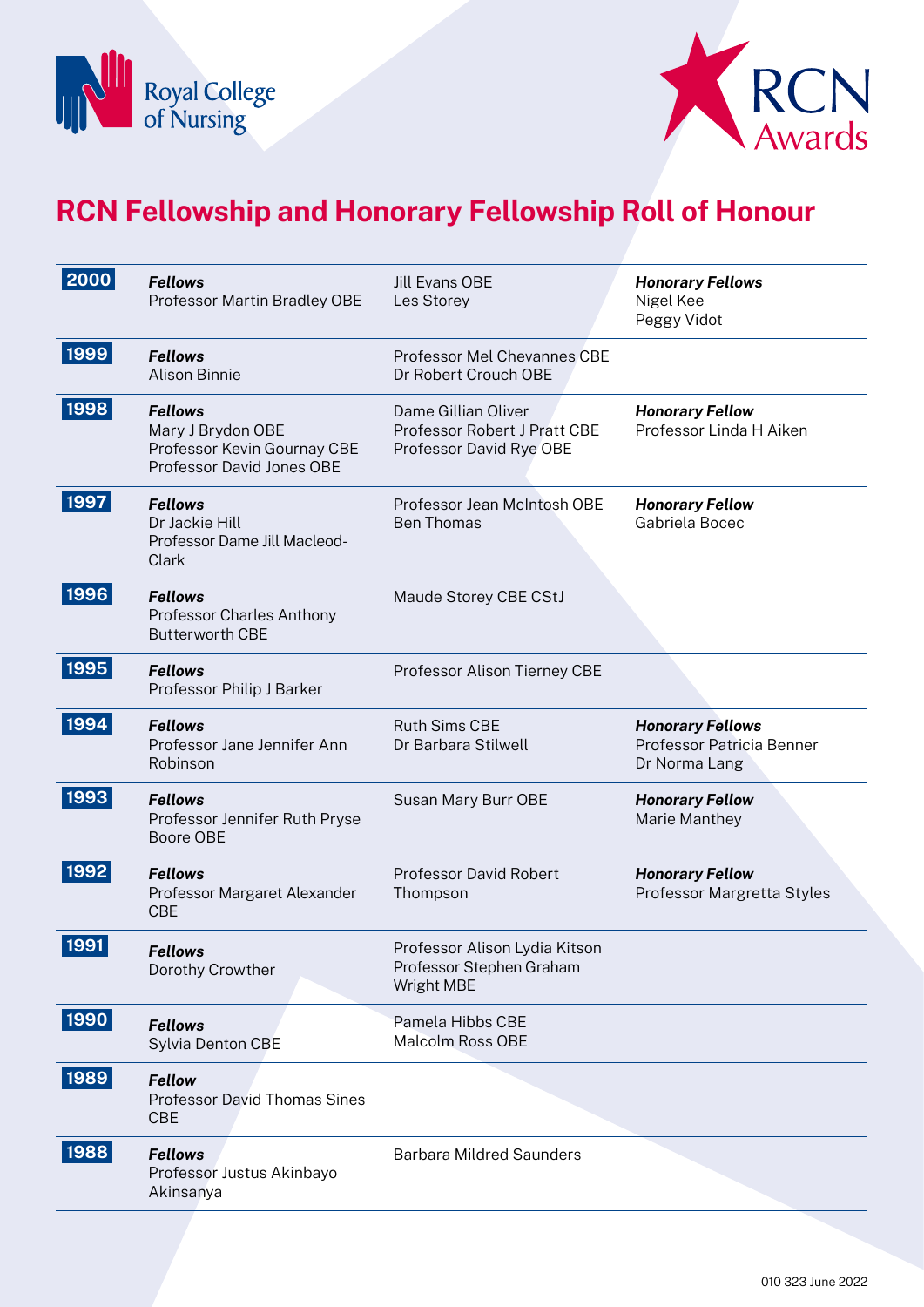



| 1987 | <b>Fellows</b><br>Dr Margaret Oswald Clark<br>Professor Margaret Dorothy<br>Green OBE          | Iris (Vicky) Stephenson<br><b>Richard James Wells</b>                                                                             | <b>Honorary Fellow</b><br>Professor Thelma Joan Wells                                                                |
|------|------------------------------------------------------------------------------------------------|-----------------------------------------------------------------------------------------------------------------------------------|----------------------------------------------------------------------------------------------------------------------|
| 1986 | <b>Fellows</b><br>Dr Monica Eileen Baly                                                        | Elizabeth Ann Jenkins<br>Dame Kathleen Annie Raven<br><b>OStJ FRSA</b>                                                            | <b>Honorary Fellows</b><br>Dr Amelia Mangay Maglacas                                                                 |
| 1985 | <b>Fellows</b><br><b>Harriet May Cassells</b><br><b>Trevor Clay CBE</b>                        | Baroness Cox of Queensbury<br><b>Professor Alan Pearson</b>                                                                       | <b>Honorary Fellow</b><br>Professor Rebecca Bergman<br>Professor Wang Xiuying                                        |
| 1984 | <b>Fellows</b><br>Professor Senga Bond<br>Reverend Dr Anthony John Carr                        | Professor Dame Jenifer<br>Wilson-Barnett                                                                                          | <b>Honorary Fellow</b><br>Dr Vernice Doris Ferguson                                                                  |
| 1983 | <b>Fellows</b><br>Jacqueline Flindall<br>Dr Charlotte Regina Kratz MBE                         |                                                                                                                                   | <b>Honorary Fellow</b><br>Sister Frances Dominica Ritchie                                                            |
| 1982 | <b>Fellows</b><br>Professor Dame June Clark<br>Angela Mary Gould OBE                           | Professor Jennifer Mary Hunt<br><b>Robert Tiffany</b>                                                                             | <b>Honorary Fellow</b><br>Ingrid Margaretha Hamelin                                                                  |
| 1981 | <b>Fellows</b><br>Margaret Gibson Auld<br><b>Gaynor Nurse</b>                                  | Grace Mary Owen<br>Dorothy MacBride Radwanski<br>OStJ<br>Beatrice Brysson Whyte OBE                                               | <b>Honorary Fellows</b><br>Dr Dorothy Catherine Hall<br>Jadwiga Izycka<br>Dame Cicely Mary Strode<br><b>Saunders</b> |
| 1980 | <b>Fellows</b><br>Dame Phyllis Muriel Friend<br>Dr Sylvia Rose Lelean Morcom                   | <b>Betty Nicholas</b><br>Peggy Dina Nuttall OBE OStJ<br>Ellen Louisa Perry<br>Flora Eileen Skellern OBE                           | <b>Honorary Fellow</b><br>Dame Ruth Nita Barrow                                                                      |
| 1979 | <b>Fellows</b><br>Patricia Mary Ashworth                                                       | Stanley John Holder OBE<br>Dr Susan Elizabeth Manthorp<br>Pembrey OBE                                                             | <b>Honorary Fellow</b><br>Chief Kofoworola Abeni Pratt                                                               |
| 1978 | <b>Fellows</b><br>Professor Annie Therese<br><b>Altschul CBE</b><br>Dame Sheila Margaret Quinn | Elizabeth Raybould OBE<br>Hilda Barbara Saunders<br>Professor James Patrick Smith<br>OBE<br>May Margaret Durrant Williams<br>OStJ | <b>Honorary Fellow</b><br>Virginia Henderson                                                                         |